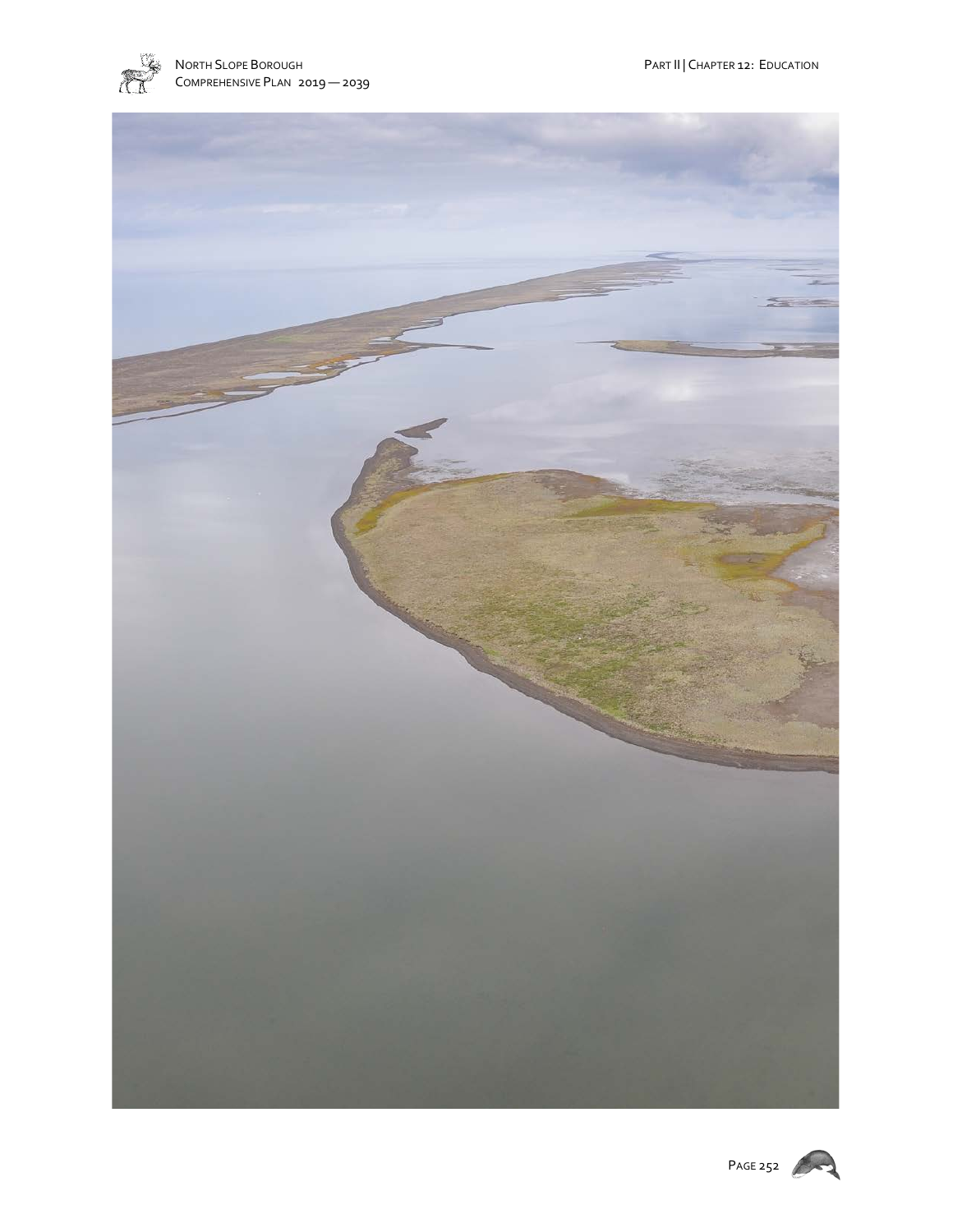

 $\overline{\mathcal{X}}$ 



**Chapter Twelve** Education

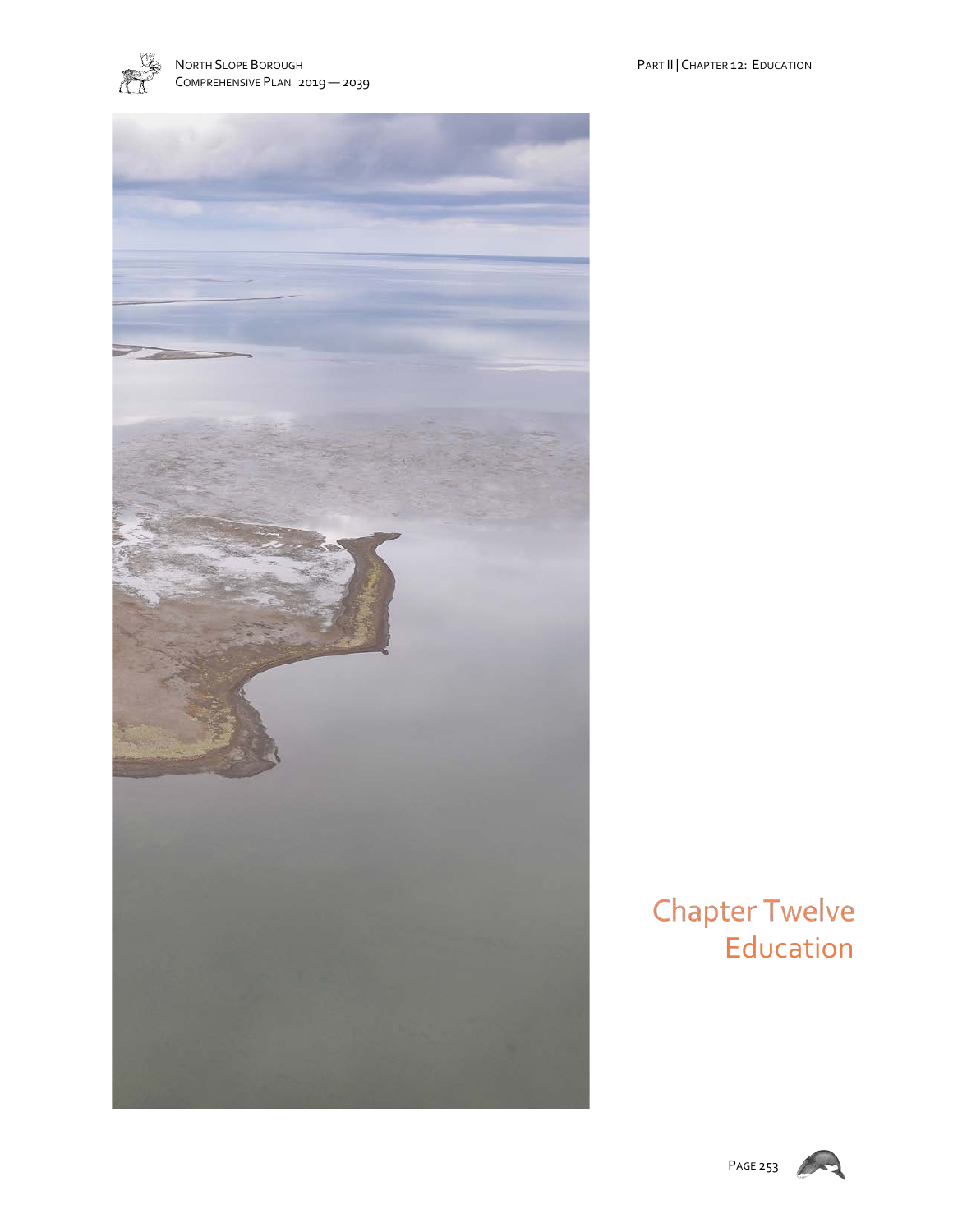

This page is intentionally left blank

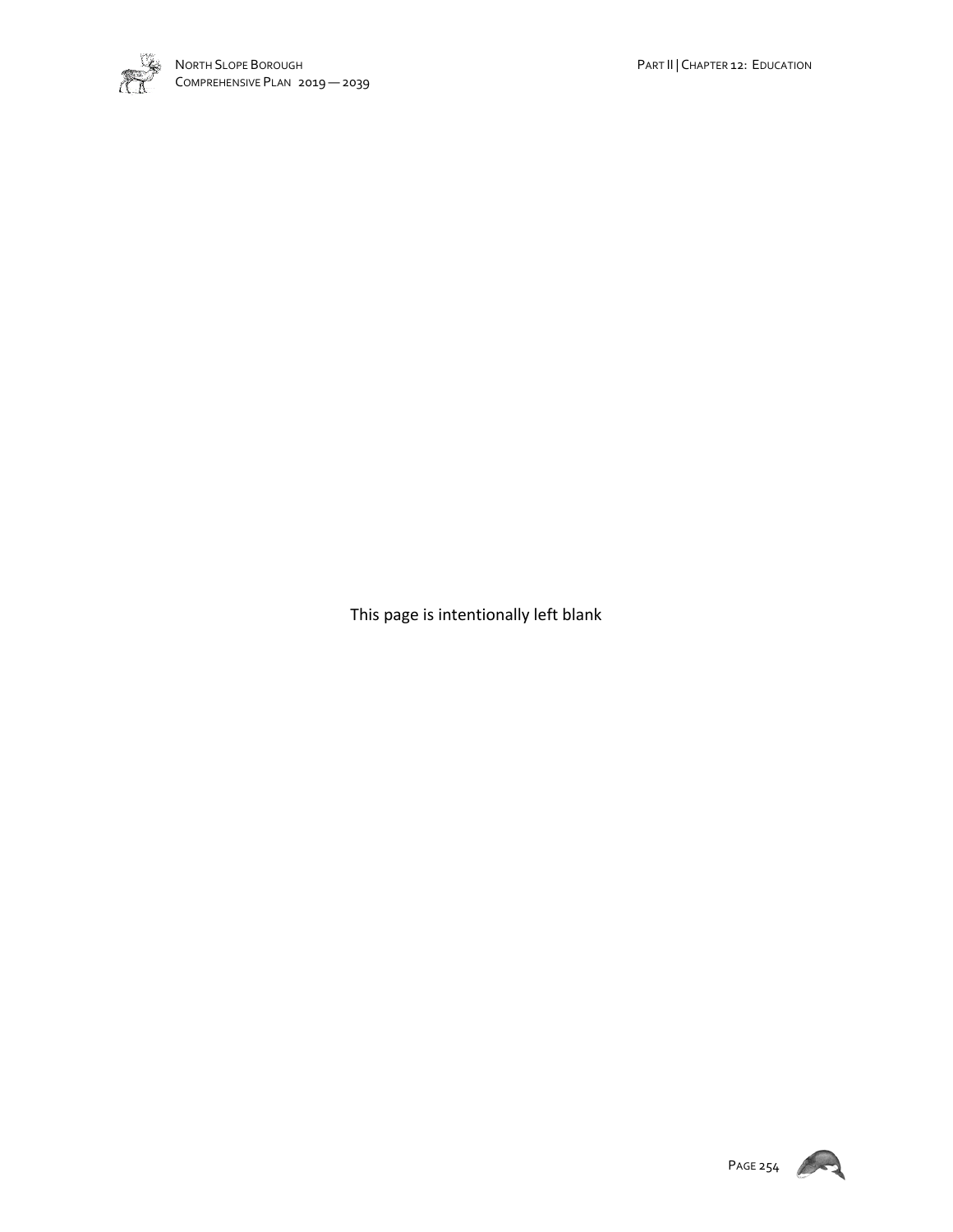

# COMPREHENSIVE PLAN 2019 — 2039

# CHAPTER 12: EDUCATION

The North Slope Borough's first Mayor, Eben Hopson, Sr. delivered a powerful speech on the Iñupiaq education, aired on television from (then) Barrow On December 19, 1975, three years after the formation of the North Slope Borough. The speech was given at a time when the Barrow Education Association, the local

National Education Association (NEA) teacher union affiliate, had begun its annual contract negotiations. The following are excerpts of the speech given by the visionary North Slope Borough leader that provides the foundation of education on the North Slope.

*We Iñupiaq are a nation of people occupying the circumpolar Arctic from Siberia through Alaska and Canada to Greenland. We share common values, language, culture and economic systems. Our culture has enabled us to survive and flourish for thousands of years in the Arctic where no other man or culture could. Among our entire international Iñupiat community, we of the North Slope are the only Iñupiaq who have achieved true self-government with the formation of the North Slope Borough. We have the greatest opportunity to direct our own destiny as we have for the past millennia.* **"** 

*Possibly the greatest significance of home rule is that it enables us to regain control of the education of our children. For thousands of years, our traditional method of socializing our youth*  was the responsibility of the family and community. From the first, visitors to the Arctic have *universally commented on the warm disposition of our children. Corporal punishment was absolutely unknown. Boys and girls began their education with their parents and, by the time they reached their teenage years, they had mastered the skills necessary to survive on the land here. From that time forward, the youth – with his family and within his community – devoted his attention to his intellectual and social growth.*

*Eighty-seven years ago, when we were persuaded to send our children to western educational institutions, we began to lose control over the education of our youth. Many of our people believed that formal educational systems would help us acquire the scientific knowledge of the western world. However, it was more than technological knowledge that the educators wished to impart. The educational policy was to attempt to assimilate us into the American mainstream at the expense of our culture. The schools were committed to teaching us to forget our language and Iñupiat heritage. There are many of you parents who, like me, were physically punished if we spoke one Iñupiat word. Many of us can still recall the sting of the wooden ruler across the palms of our hands and the shame of being forced to stand in the corner of the room, face to the wall, for half an hour if we were caught uttering one word of our native language. This outrageous treatment and the exiling of our youth to school in foreign environments were to remain the common practices of the educational systems.* 

*For eighty-seven years, the BIA tried to destroy our culture through the education of our children. Those who would destroy our culture did not succeed. However, it was not without cost. Many of* 

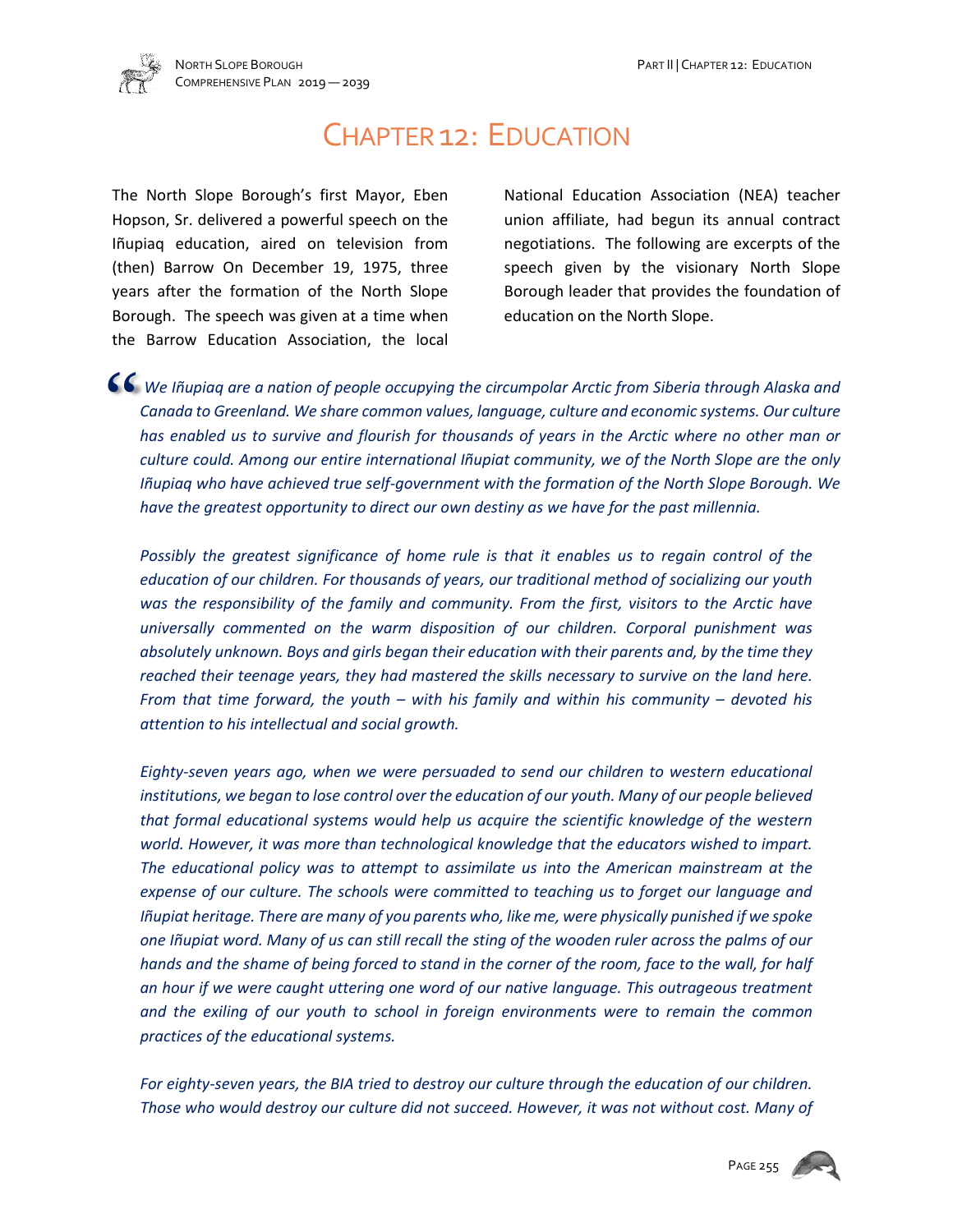

*our people have suffered. We all know the social ills we endure today. Recently, I heard a member of the school personnel say that many of our Iñupiaq children have poor self-concepts. Is it any wonder, when the school systems fail to provide the Iñupiaq student with experiences which would build positive self-concepts when the Iñupiat language and culture are almost totally excluded?*

*Today, we have control over our educational system. We must now begin to assess whether or not our school system is truly becoming an Iñupiat school system, reflecting Iñupiat educational philosophies, or, are we in fact only theoretically exercising "political control" over an educational system that continues to transmit white urban culture? Political control over our schools must include "professional control" as well, if our academic institutions are to become an Iñupiat school system able to transmit our Iñupiat traditional values and ideals. My children and yours spend many hours in school each day, 180 days each year for 12 years. Today, the socialization process of our youth includes the formal instruction received in our school system. It is precisely because of this that our school system must reduce the difference between the language and culture of the home and that of the school.*

*We must now achieve "professional control" by examining the teacher and content of instruction. We must have teachers who will reflect and transmit our ideals and values. We must have Iñupiatcentered orientation in all areas of instruction. I do not want my children to learn that we were "discovered" by Columbus or Vitus Bering. I do not want to hear that we were barbaric or "uncivilized." I do not want our children to feel inferior because their language and culture are different from those of their teacher. I do not want to see school planning surveys which list hunting, fishing, whaling or trapping as a "social" or "recreational" activity.*

*We must develop a teacher recruitment and training program to satisfy our needs.*

- *1. Foremost, we must encourage and train our own Iñupiaq to become teachers.*
- *2. Recruit responsive teachers who are willing to learn both the Iñupiat language and our cultural values.*
- *3. Train teachers and offer financial incentives to those who become proficient in our language and culture, in addition to Iñupiat history and ideologies.*
- *4. Evaluate current teachers to insure Iñupiat educational philosophies are being implemented.*

*It is important to remember the lessons of the past. In addition, we must search and master the new changes if we are to continue to dominate the Arctic. We have demonstrated we can survive the trespasses which have been perpetuated upon us. We have been successful in establishing our own home rule government. We have been able to achieve self-government. We must strive to insure that our Borough, our city governments and our school systems reflect our Iñupiat ideals. We are Iñupiaq.* "

Eben Hopson, Sr., Mayor, North Slope Borough<sup>272</sup>

<span id="page-4-0"></span> $\overline{\phantom{a}}$ <sup>272</sup> Eben Hopson: An American Story. 1975. *Mayor's Address on Education.* www.ebenhopson.com/archives/Education.html.

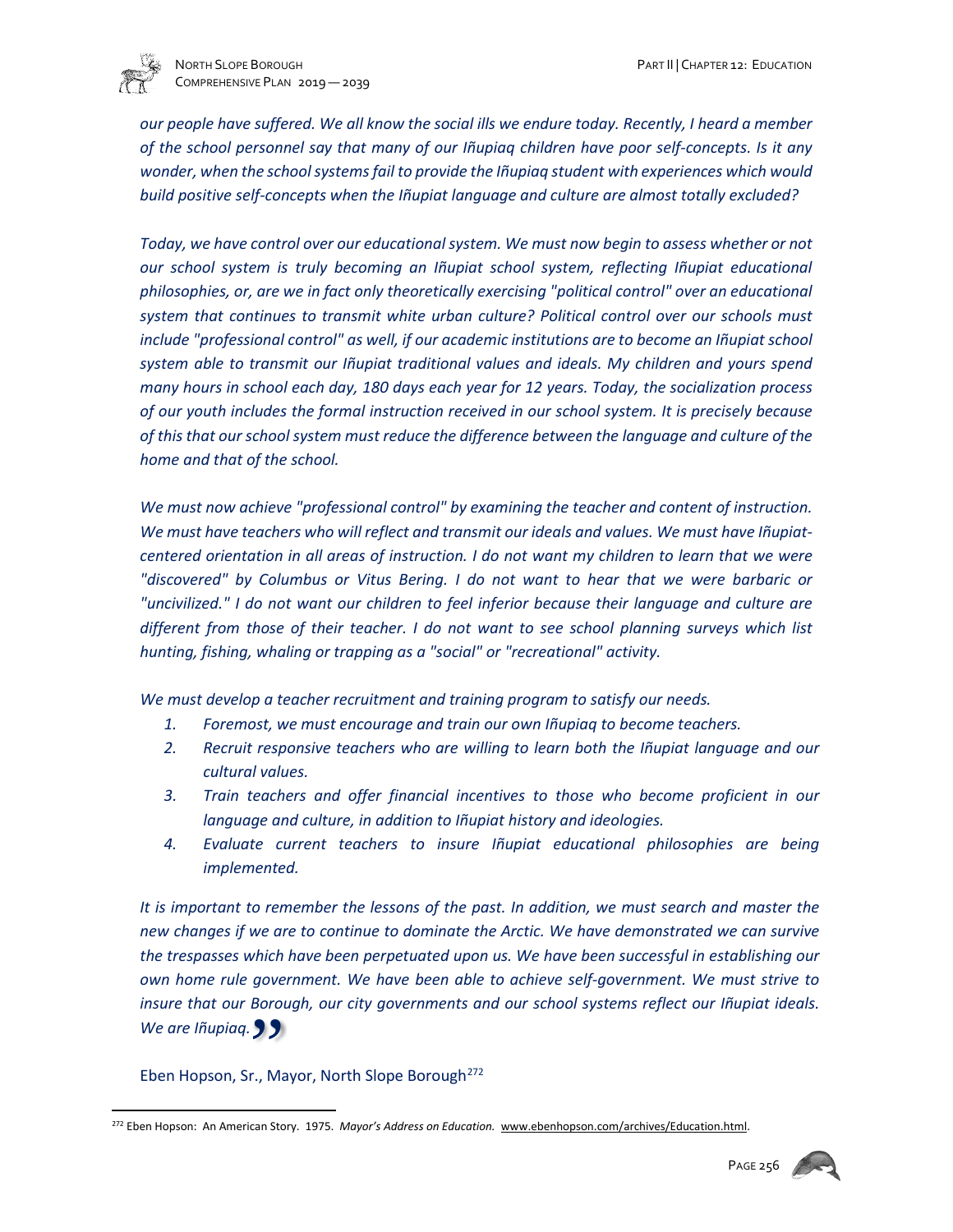

## NORTH SLOPE BOROUGH SCHOOL DISTRICT

The North Slope Borough School District provides education for students from pre-kindergarten through  $12<sup>th</sup>$  grade. The school district is governed by a seven member Board of Education with four seats for Utqiaġvik, one seat for Point Lay and Point Hope, one seat for Wainwright and Atqasuk, and one seat for Kaktovik, Nuiqsut, and Anaktuvuk Pass.[273](#page-5-0)

The NSBSD focuses on learning rooted in the value, history and language of the Iñupiat as envisioned by Eben Hopson, Sr. The school district seeks for its students to become critical and creative thinkers able to adapt in a changing environment and world while envisioning, planning, and taking control of their destiny. Students should become active and contributing members of their communities.[274](#page-5-1)

There are eleven schools within the North Slope School District. There is one school in each of the seven communities and four in Utqiaġvik, the regional service center of the North Slope Borough.[275](#page-5-2) The village, school, and current enrollment are listed in Table 34.<sup>[276](#page-5-3)</sup>

North Slope Borough School District Administrative Office www.alamy.com/stock-photo/north-slope-borough.html



<span id="page-5-1"></span><sup>274</sup> North Slope Borough School District. 2017. *2015-20 Strategic Plan Summary, 2017-2018 School Year.* 

<span id="page-5-3"></span>[https://education.alaska.gov/ReportCardToThePublic/Report 2016-2017/36.](https://education.alaska.gov/ReportCardToThePublic/Report%202016-2017/36) 



<span id="page-5-0"></span> $\overline{\phantom{a}}$ <sup>273</sup> Holt, Felicia. Program Assistant. North Slope Borough School District. Personal communication.

<span id="page-5-2"></span>www.nsbsd.org/cms/lib/AK01001879/Centricity/Domain/4/2017 18 StrategicPlanSummary.pdf.<br><sup>275</sup> North Slope Borough. 2015. North Slope Borough 2015 Economic Profile and Census Report Volume XI. Prepared by Circumpolar Researc Associates Shepro, C., Maas, C. and D. Gallaway and edited by Jason Bergerson for the North Slope Borough. www.north-slope.org/yourgovernment/nsb-2015-economic-profile-census-report.<br><sup>276</sup> State of Alaska. Department of Education and Early Development. 2017. *State Report Card to the Public.*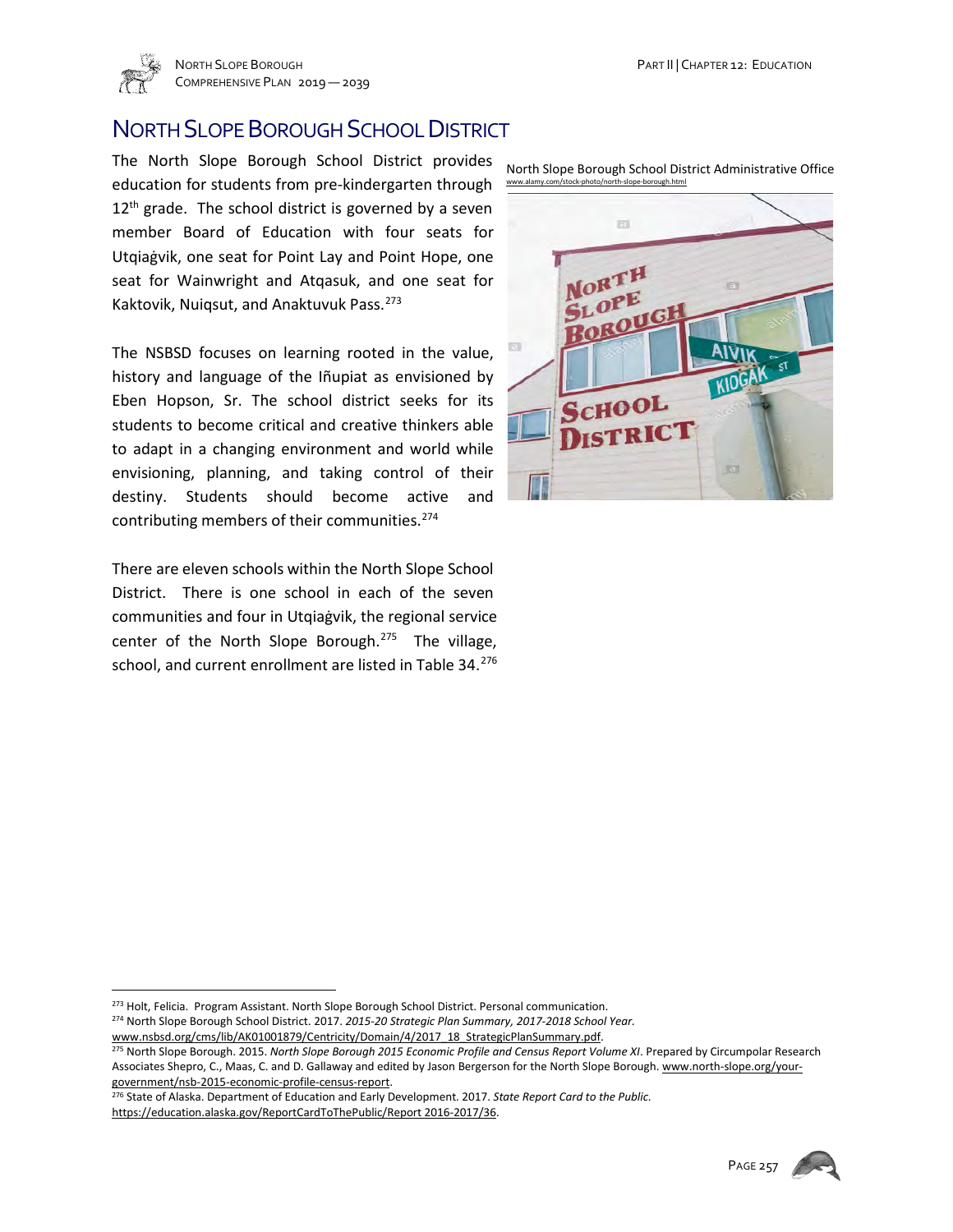

 $\overline{\phantom{a}}$ 

#### Table 34: North Slope Schools and Enrollments

| Community             | School                    | <b>Total Enrollment</b><br>Pre-K through 12 <sup>th</sup> grade |
|-----------------------|---------------------------|-----------------------------------------------------------------|
| <b>Anaktuvuk Pass</b> | <b>Nunamiut School</b>    | 110                                                             |
| Atqasuk               | Meade River School        | 85                                                              |
| Kaktovik              | Harold Kaveolook School   | 62                                                              |
| Nuigsut               | Nuigsut Trapper School    | 153                                                             |
| Point Lay             | Kali School               | 102                                                             |
| Point Hope            | <b>Tikigag School</b>     | 247                                                             |
| Utqiagvik             | Ipalook Elementary School | 674                                                             |
|                       | Hopson Middle School      | 257                                                             |
|                       | <b>Barrow High School</b> | 232                                                             |
|                       | Kiita Learning Community  | 56                                                              |
| Wainwright            | Alak School               | 167                                                             |
|                       | <b>Total</b>              | 2,145                                                           |

#### Student Enrollment and Graduation

The school district's enrollment for the 2016 - 2017 school year (SY) was 2,145 students.<sup>[277](#page-6-0)</sup> Between the 1999 – 2000 and 2014 – 2015 school years, enrollments have not changed significantly. There have been similar decreases in the number of students at nearly all grade levels. The decreases were in elementary (13.4 percent), middle (13.7 percent), and high (13 percent) school enrollment. However, prekindergarten and kindergarten enrollments have risen Slope-wide by 38 percent and 49 percent, respectively, over the same time period. Even with these gains of enrollment of the youngest students, pre-kindergarten class sizes rose only slightly in Point Lay (Kali School) and Atqasuk (Meade River School). An additional noteworthy change is the decrease in Iñupiat students in high

school (-32 percent) and middle school (-22 percent) while there is an increase in elementary school Iñupiat student enrollment (+35 percent). Overall, there are more elementary-age children today than in 2003 (NSB Census year). However, there are fewer middle and high school students.<sup>[278](#page-6-1)</sup>

Elementary School Children



<sup>277</sup> State of Alaska. Department of Education and Early Development. 2017. *State Report Card to the Public.* 



<span id="page-6-1"></span><span id="page-6-0"></span>https://education.alaska.gov/ReportCardToThePublic/Report 2016-2017/36.<br><sup>278</sup> North Slope Borough. 2015. *North Slope Borough 2015 Economic Profile and Census Report Volume XI.* Prepared by Circumpolar Research Associates Shepro, C., Maas, C. and D. Gallaway and edited by Jason Bergerson for the North Slope Borough. www.north-slope.org/yourgovernment/nsb-2015-economic-profile-census-report.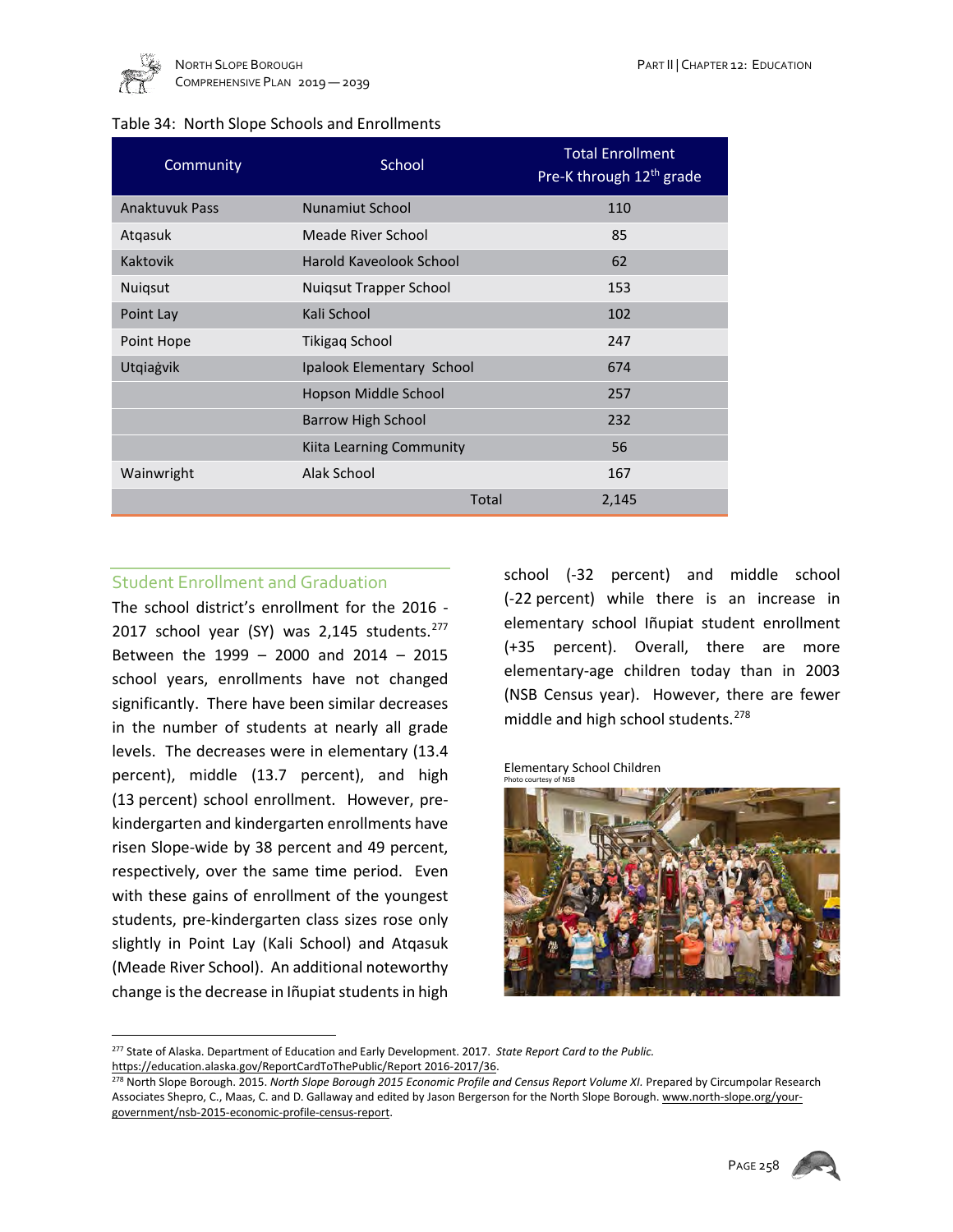



Figure 16: NSB School Enrollment Trends 1999 – 2015

Based on fiscal data from the 2013 - 2014 SY, the average education expenditures per student in the NSBSD was \$39,418; the average student expenditure for the State of Alaska for the same year was \$18,466.<sup>[279](#page-7-0)</sup> While the NSBSD spends more per student than the state, the NSBSD graduation rate is much lower, at 48.2 percent and 71.1 percent, respectively.<sup>280</sup> The 2015 NSB Census reported an even lower graduation rate; the proportion of high school graduates climbed from 19.5 percent for the 2002/2003 SY to 24.1 percent for the 2014/2015 SY. [281](#page-7-2) 

#### Iñupiaq Learning Framework

The NSBSD offers an Iñupiaq Language Program that is intended to foster fluency in Iñupiaq. This is a pull-out program where students are offered Iñupiaq language instruction with an Iñupiaq language teacher separate from the general education teacher. Instruction is based on the Accelerated Second Language Acquisition (ASLA) methodology and supported with a customized computer based language-learning tool called the Visual Iñupiaq Language Assessment or VIVA.[282](#page-7-3) The NSBSD Iñupiaq Education Department uses the Iñupiaq values, culture, history, language, and worldview as an instructional foundation. [283](#page-7-4)

<span id="page-7-3"></span>government/nsb-2015-economic-profile-census-report.<br><sup>282</sup> North Slope Borough School District. n.d. *Iñupiaq Education Department*. <u>www.nsbsd.org/domain/44</u>.<br><sup>283</sup> Ibid

<span id="page-7-4"></span>

 $\overline{\phantom{a}}$ 



<span id="page-7-0"></span><sup>279</sup> National Center for Education Statistics. 2016. *State Education Data Profiles.* 

<span id="page-7-1"></span>[https://nces.ed.gov/programs/stateprofiles/sresult.asp?mode=short&s1=02.](https://nces.ed.gov/programs/stateprofiles/sresult.asp?mode=short&s1=02)<br><sup>280</sup> State of Alaska. Department of Education and Early Development. 2014. *State Report Card to the Public.* 

<span id="page-7-2"></span>[https://education.alaska.gov/ReportCardToThePublic/Report/2013-2014/36.](https://education.alaska.gov/ReportCardToThePublic/Report/2013-2014/36)<br><sup>281</sup> North Slope Borough. 2015. North Slope Borough 2015 Economic Profile and Census Report Volume XI. Prepared by Circumpolar Research Associates Shepro, C., Maas, C. and D. Gallaway and edited by Jason Bergerson for the North Slope Borough. www.north-slope.org/your-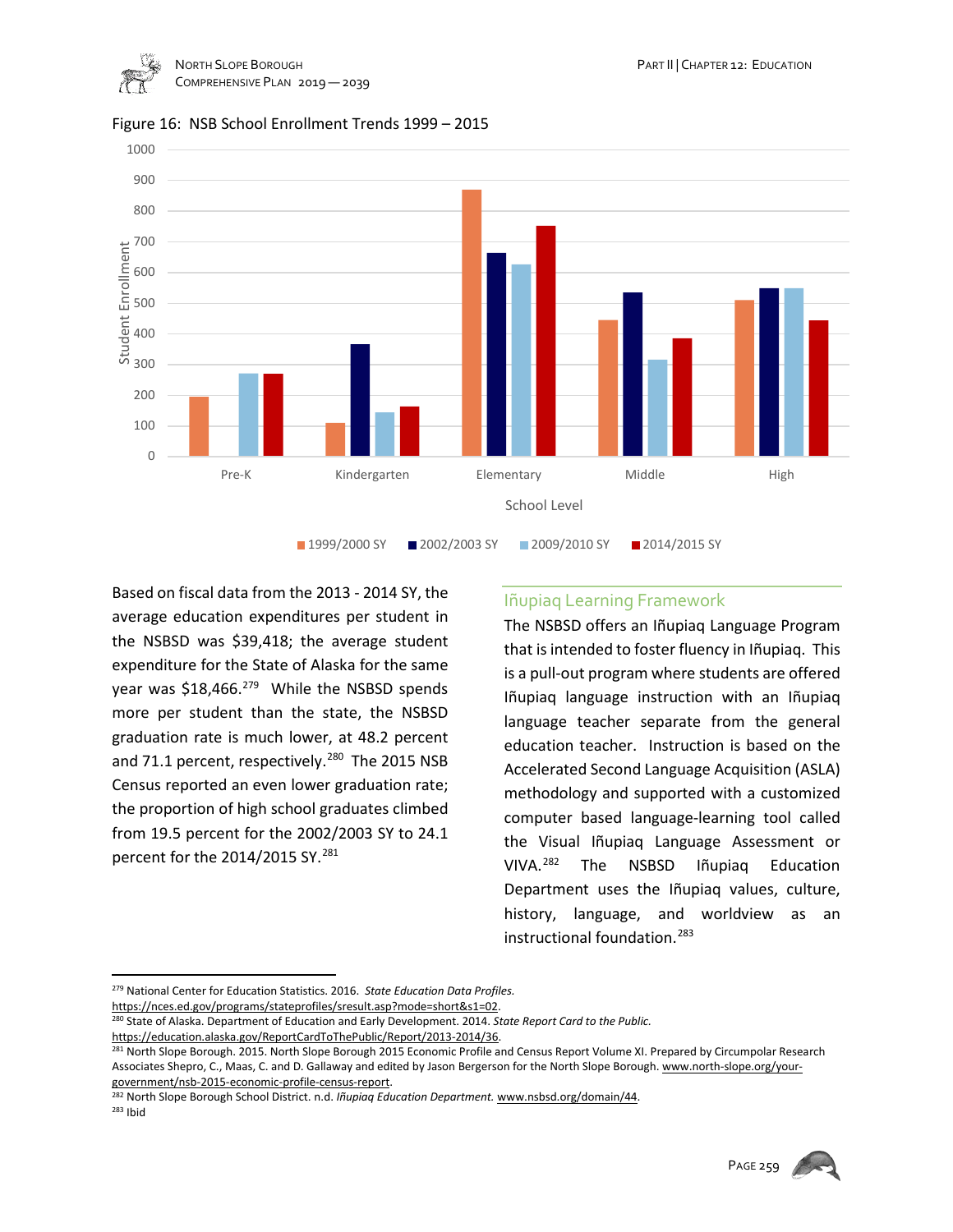

Iḷisaġvik College



In addition to the language program, the Iñupiaq Learning Framework (ILF) provides the foundation for Iñupiaq-based academic curricula and assessment.<sup>284</sup> To further involve students in the culture and history of the North Slope, in 2016 the NSBSD Board of Education updated student graduation requirements to include North Slope Government, North Slope History, and Alaska Studies classes.<sup>[285](#page-8-1)</sup>

#### Iḷisaġvik College

 $\overline{\phantom{a}}$ 

The North Slope Borough is also home to Iḷisaġvik College, Alaska's only Tribal college. The founders of the North Slope Borough were acutely aware of the importance of education to their dreams of sustained self-determination and local control for their people, looking towards the development of a post-secondary educational system that would allow residents to further their educational goals while remaining close to the culture and lifestyle that sustained them.

In 1986, the North Slope Borough created the North Slope Higher Education Center, a cooperative effort between the North Slope Borough and the University of Alaska Fairbanks. The North Slope Higher Education Center's Board and the North Slope Borough Assembly changed the institution's name to Arctic Sivunmun Iḷisaġvik College in 1991 to reflect its transformation into a community college. Arctic Sivunmun Iḷisaġvik College merged with the NSB Mayor's Workforce Development Program in 1993, adding facilities and resources to support the growing number of vocational education opportunities available at the college. In 1995, the North Slope Borough established by ordinance the Iḷisaġvik College Corporation, an independent, public, non-profit corporation with full power for governance of the college vested in the Board of Trustees. Iḷisaġvik achieved accreditation from the Northwest Commission on Colleges and Universities in 2003 and is authorized by the Alaska Commission on

<span id="page-8-1"></span><span id="page-8-0"></span>284 North Slope Borough School District. n.d. *Iñupiaq Education Department.* [www.nsbsd.org/domain/44.](http://www.nsbsd.org/domain/44) 285 North Slope Borough School District. 2018. *High School Graduation Requirements*. [www.nsbsd.org//cms/lib/AK01001879/Centricity/Domain/50/2018grad%20requirementsBP6146.1.pdf.](http://www.nsbsd.org/cms/lib/AK01001879/Centricity/Domain/50/2018grad%20requirementsBP6146.1.pdf) 

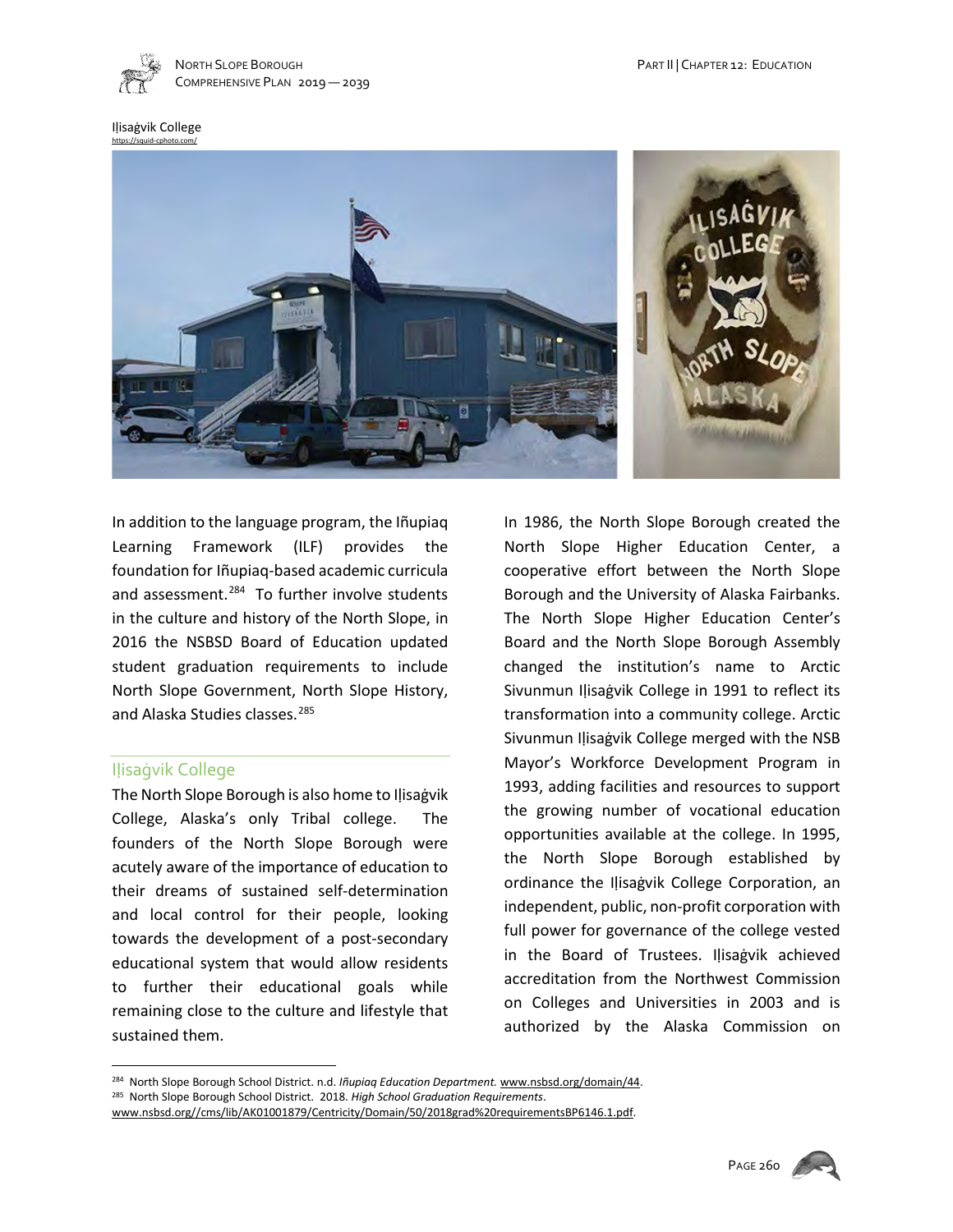

 $\overline{\phantom{a}}$ 

Postsecondary Education to operate in the state of Alaska. In 2005, it also became the first and today remains the only federally recognized tribal college in Alaska.

Iḷisaġvik College provides quality post-secondary academic, vocational, and technical education. Continuing Education Unit (CEU) credits or noncredit are offered for workforce development courses. The college is governed by an eleven member Board of Trustees that is comprised of one representative from each North Slope community, one at-large member, one NSBSD member, and one member as designated by ASRC.

Ilisagvik College serves all the North Slope Borough villages through online classes and inperson classes in Utqiaġvik. The college also has a statewide presence; in 2017, Iḷisaġvik reached 40 communities within Alaska through remote learning instruction. During the 2017-2018 school year, Ilisagvik made 91 trips to North

Slope communities, ensuring every village on the Slope is served and instated the first four-year degree program, a Bachelors in Business Administration. Ilisagvik has 12 full-time faculty members and 20 - 30 part-time employees. College enrollment is provided in Figure 17.

The cost for a full-time student living off-campus for the 2016 - 2017 academic year was estimated at \$6,870, while the full-time student living oncampus is estimated between \$19,000 and \$21,400 annually. Through a pilot program kicked-off during the spring 2018 semester, NSB Mayor Harry K. Brower and Iḷisaġvik College President Dr. Pearl Brower announced a tuition waiver for any North Slope resident wishing to enroll in classes at the college. The waiver is available to any Ilisagvik program that requires tuition payments, both academic and vocational. In addition to a tuition waiver for North Slope residents, Ilisagvik extended the tuition waiver to all qualified Alaska Native students.<sup>[286](#page-9-0)</sup>

<span id="page-9-0"></span><sup>&</sup>lt;sup>286</sup> Wilhelm, Justina. Executive Director of Institutional Advancement. Ilisaġvik College. Personal communication.

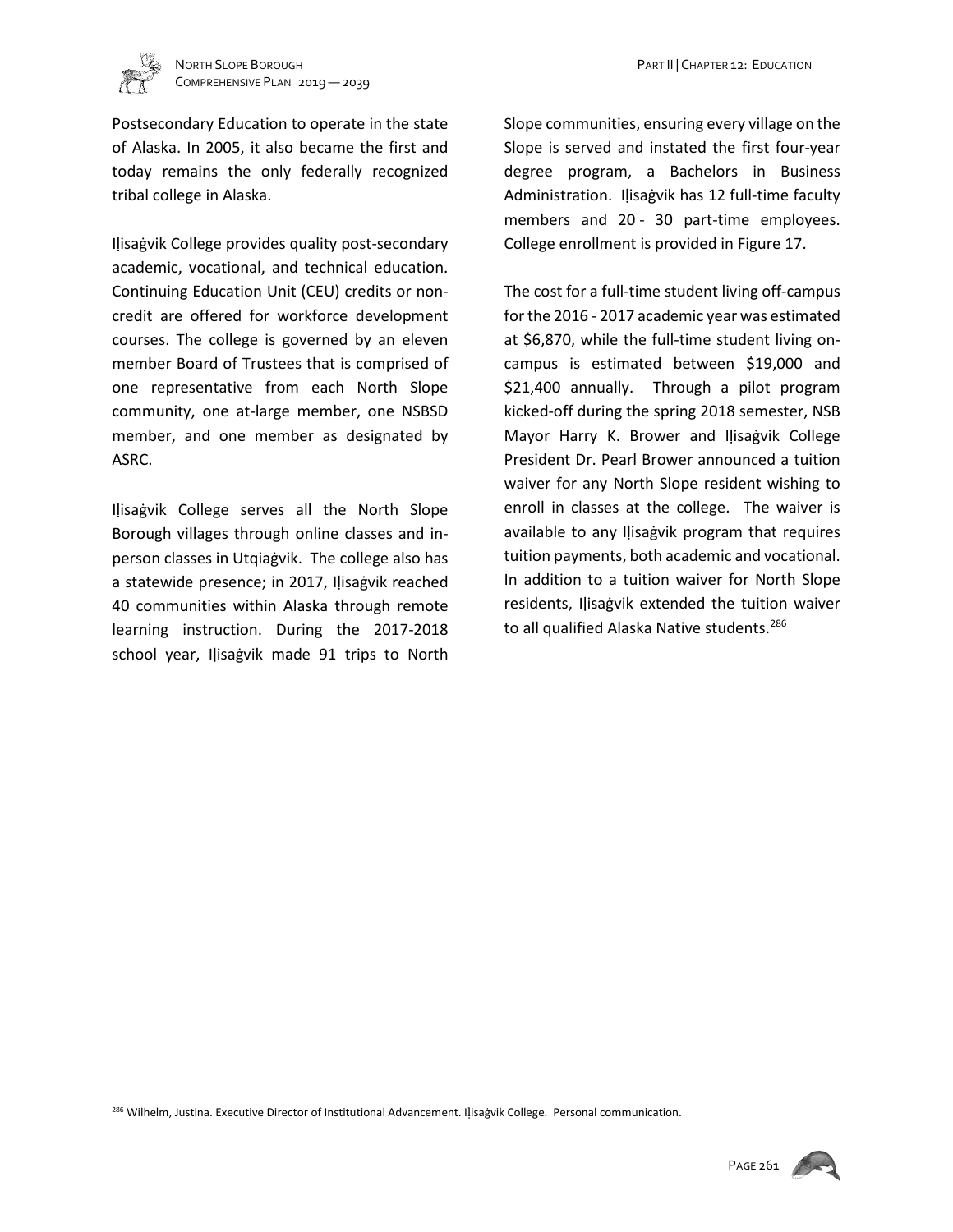



Figure 17: Iḷisaġvik College Enrollment, 2012 – 2017

## FUTURE EDUCATION FACILITIES

Over a decade ago, the Iḷisaġvik College Board of Trustees directed college leadership and staff to explore options for a new Iḷisaġvik College campus. The current facility was built as the Naval Arctic Research Laboratory, now over 70 years of age and was never meant to house a college campus. The current site is host to numerous environmental and logistical concerns; located three miles outside of town, students may be challenged in connecting with the community. The facility that the college is housed in at NARL is over half a century old and requires significant renovations. Its isolated location northwest of Browerville does not allow it to integrate into the community. During severe storm events, the road to NARL can be overtaken by flooding or be washed out, further isolating the college from the community. As such, Ilisagvik College has assembled a team to bring this project into fruition. The site selected by the Iḷisaġvik College Board of Trustees is south of the Samuel Simmonds Memorial Hospital.

Because on-site training, internships, and apprenticeships may also be more readily available in the Prudhoe Bay region, developing an educational / training center located in Deadhorse may present new opportunities for North Slope residents. The education center could provide formal instruction while hands-on training could take place in the Prudhoe Bay oilfields. This education model would also be beneficial in that it would embrace a zeroincident safety culture and drug and alcohol free work environment. Partnerships between the NSB and oil and gas industry would be required to make this model a success to meet the region's future workforce needs with the existing local workforce.

An additional effort to expand educational opportunities on the North Slope is the Residential Learning Center. Students from

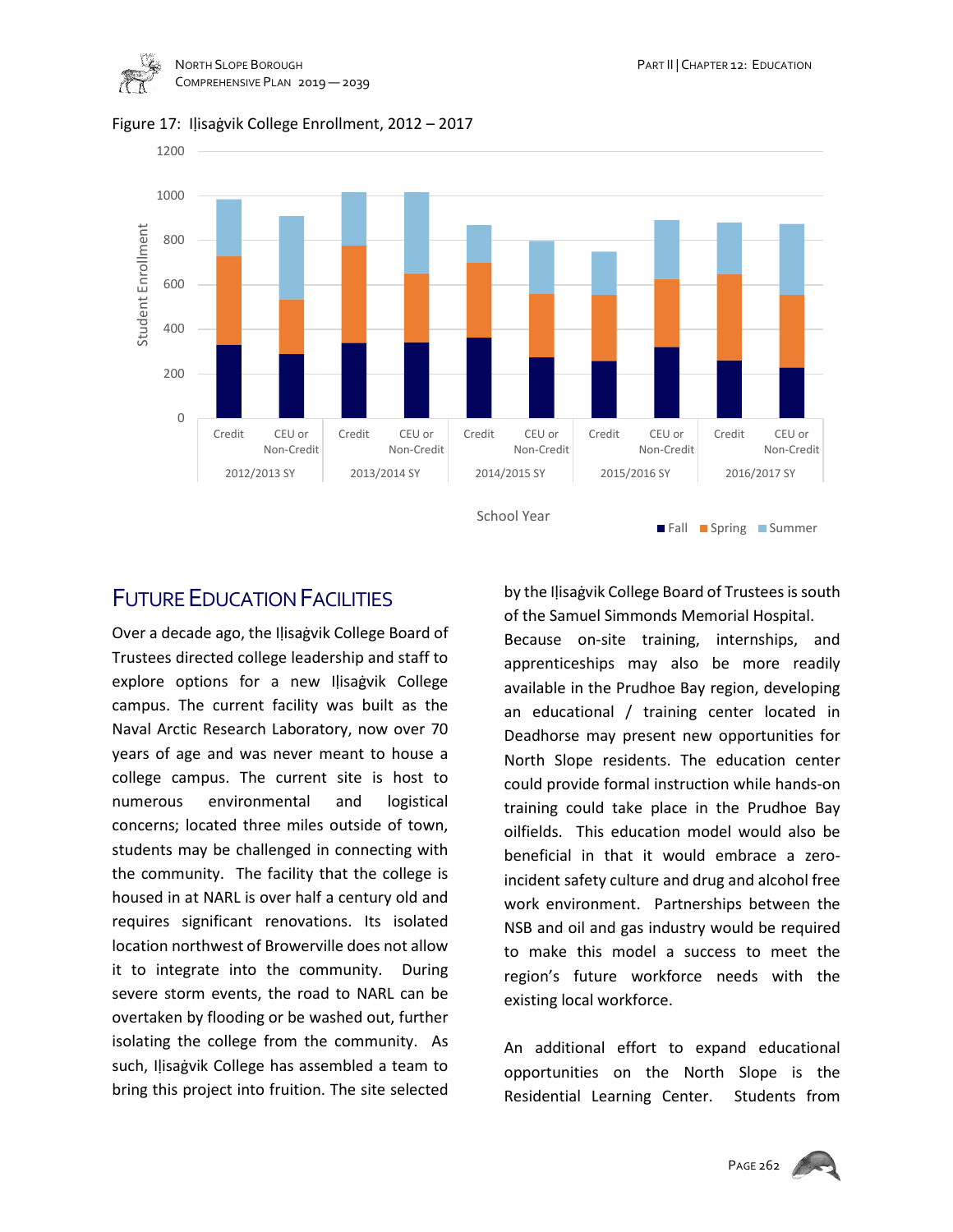

NORTH SLOPE BOROUGH **PART II | CHAPTER 12: EDUCATION** COMPREHENSIVE PLAN 2019 — 2039

North Slope villages will be able to seek educational opportunities in Utqiaġvik. The students will be housed at the former Top of the World Hotel on the corner of Agvik Street and Stevenson Street. In 2013, Pepes North of the Border restaurant was destroyed in a fire. The attached Top of the World Hotel was suffered significant smoke damage and was closed. ASRC, the hotel owner, donated the building for use as the Residential Learning Center. A design to renovate the former hotel has recently been finalized. The improved building will offer 28 dormitory rooms for two students each and two

for one student each. It will also have living space for residential advisors, an office, kitchen facility, dining room, and sitting and study areas.

With the growth of national and international awareness and discussion regarding opportunities with Northern shipping and transportation, energy and defense, new facilities are needed to host these conversations about America's Arctic, in America's Arctic. The growth of essential infrastructure is necessary to meet the needs of the North Slope, Alaska, and our nation at large.

# COMMUNITY INPUT, FINDINGS, NEEDS, AND CHALLENGES

Control of the education system for North Slope youth has come a long way since the founding of the borough and visionary leader Eben Hopson, Sr.'s pivotal speech on the educational needs for the communities of the North Slope. The NSBSD has an Iñupiaq Language Program that is intended to foster fluency in Iñupiaq and uses the Iñupiaq values, culture, history, language, and worldview as an instructional foundation. Recently, North Slope government, North Slope history, and Alaska studies classes have become a graduation requirement. However, graduation rates are still lower than the state average, the number of Iñupiaq language speakers continues to decline, and many parents are concerned about the effect of technology and outside culture on local youth. There have been great strides in improving the local school system overall and fostering a greater appreciation for the local culture, more can be done to improve graduation rates and preparing students for future higher education and employment.

Education issues and concerns identified by workshop participants are provided in Chapter 2 and listed below:

- Borough revenue is not keeping up with cost of capital maintenance or replacement
- There is a lack of interest from community stakeholders and youth in becoming police officers, teachers, pilots, professionals
- Many buildings and other infrastructure need to be updated and renovated due to their age
- Village infrastructure/facility equity
- High teacher turnover
- Lack of a sufficient number of Iñupiaq speaking teachers
- There is not childcare in all the villages
- Ilisagvik College facility is spread throughout Barrow and is not sufficient for needs
- Lack of respect by youth

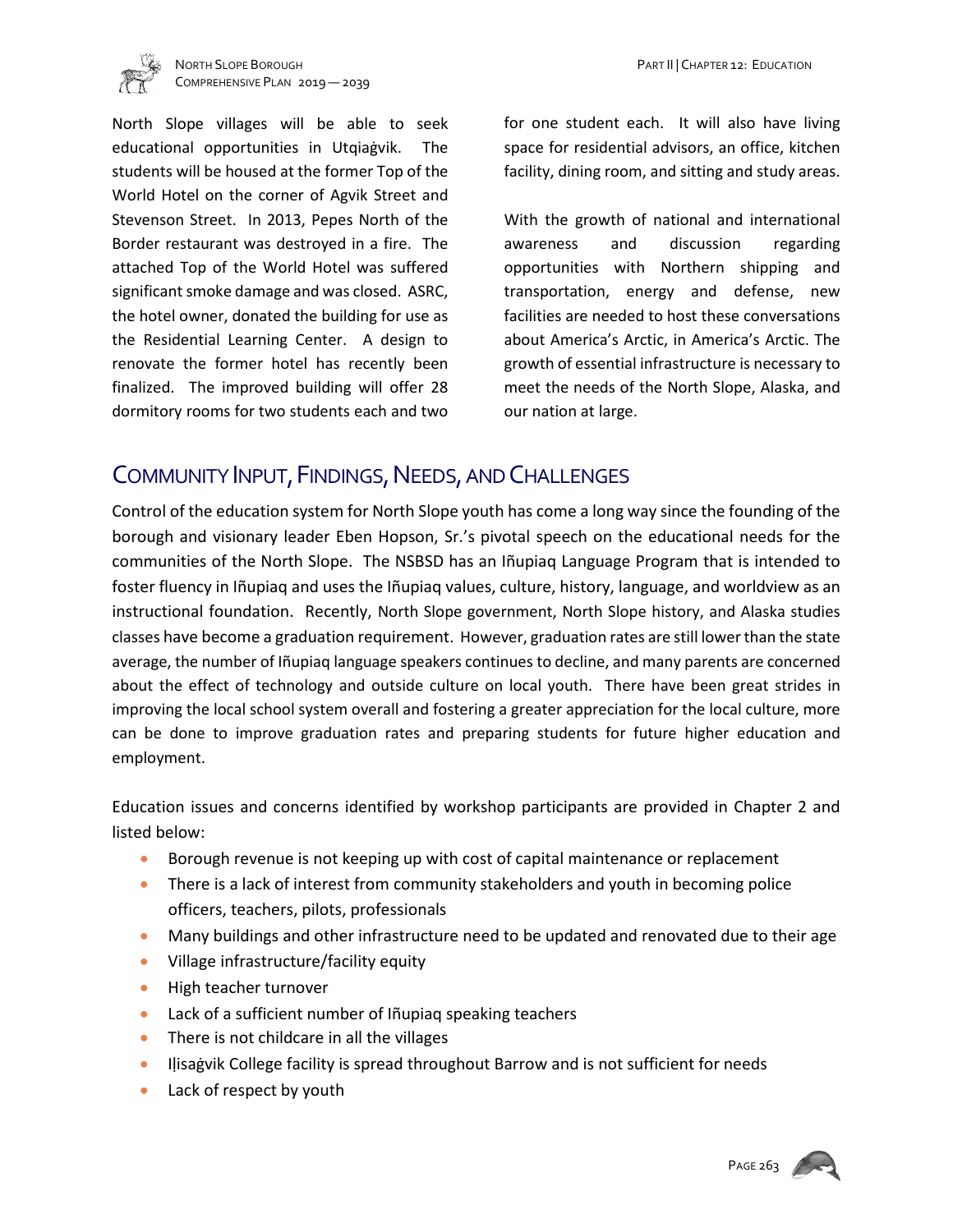

NORTH SLOPE BOROUGH **PART II | CHAPTER 12: EDUCATION** COMPREHENSIVE PLAN 2019 — 2039

- Parents need to be proactive and advocate for children and young adults to succeed in school
- Create small businesses utilizing training services and loans
- The road system will allow greater infrastructure expansion and investment in villages
- Establish a regional training center for police and fire protection
- Foster police officers, teachers, pilots, and professionals from within the community
- Teach traditional knowledge to students
- Elders should be more included in school activities
- Ensure village equity in education space and training programs
- Implement DARE program (Drug Alcohol Resistance Program)
- Reinstate the regional leadership team for follow-up and accountability
- Technology has taken away youth's desire to learn culture
- Teacher turnover
- Loss of language and knowledge
- Curriculum mandates from state and federal government
- Non-governmental organizations (NGO) are influencing youth

### **Findings**

Eben Hopson, Sr. asserted that 'possibly the greatest significance of home rule is that it enables us to regain control of the education of our children.'

There have recently been substantial increases in younger children enrolled in prekindergarten and kindergarten.

The average education expenditures per student in the NSBSD was \$39,418; the average student expenditure for the state was \$18,466 (FY 2013 - 14).

The North Slope Borough is home to Ilisagvik College, Alaska's only Tribal college.

Ilisaġvik College has long sought a new campus in Utqiaġvik or Browerville. The facility that the college is housed in at NARL is over half a century old and requires significant renovations.

Ilisaġvik College provides post-secondary academic, vocational, and technical education. Continuing Education Unit credits or non-credit are offered for workforce development courses.

### **Needs & Challenges**

NSBSD graduation rates is much lower than the state, at 48.2 percent and 71.1 percent, respectively.

Because on-site training, internships, and apprenticeships may be more readily available in the Prudhoe Bay region than in the villages or Utqiaġvik, developing an educational / training center located in Deadhorse may present new opportunities for North Slope residents.

The Ilisagvik College facility is spread throughout Utqiaġvik and is not sufficient for needs

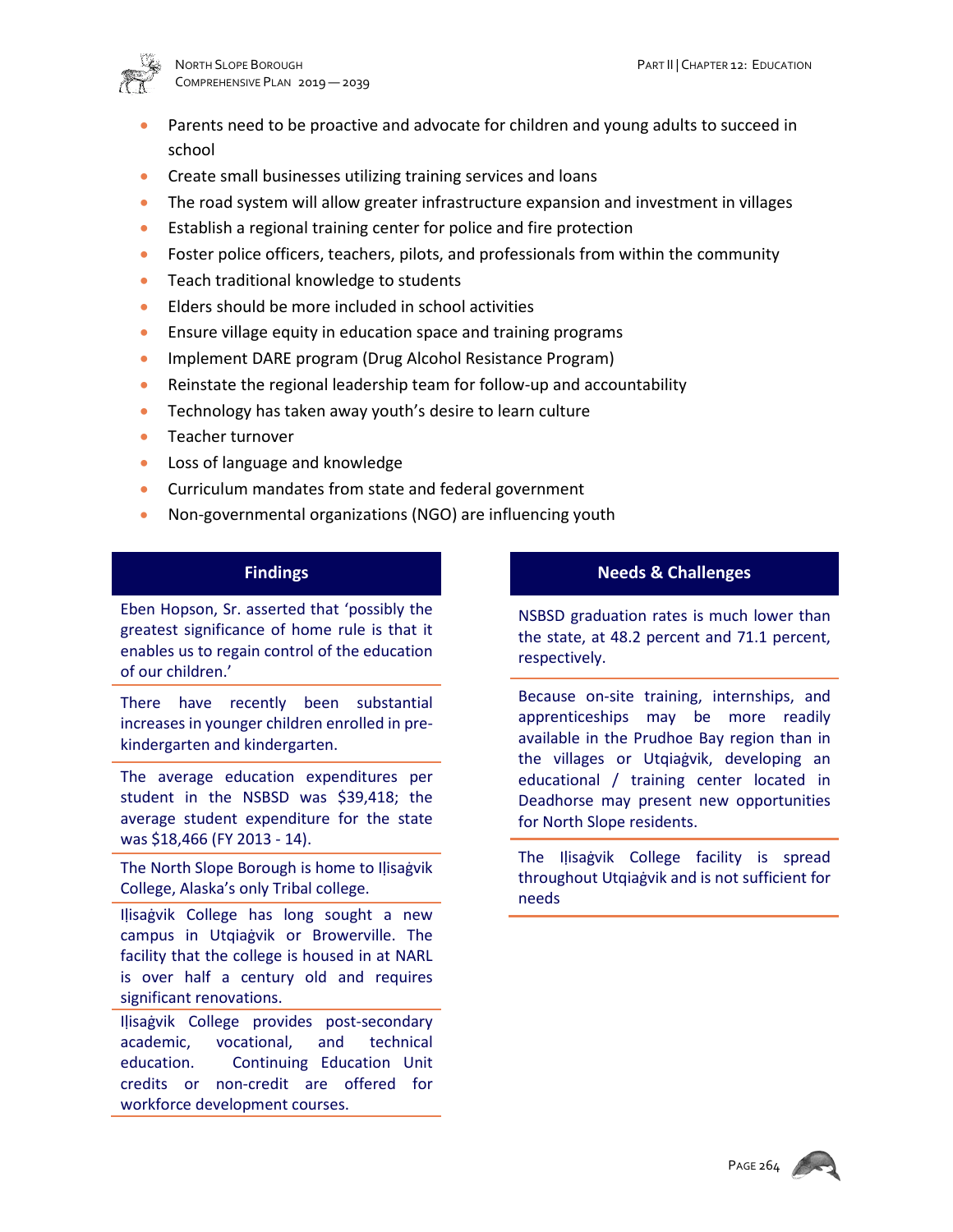## PRIMARY EDUCATION GOAL

### Goal Eleven: Increase education and employment opportunities for all residents.

Objective 1: Evaluate educational and training needs of the unemployed.

- 11.1.1. Determine needs of current and future employers and design education and training programs to target programs to these employment needs.
- Objective 2: Develop an areawide education plan for primary, secondary, and higher education with a focus on graduate retention in our communities.
	- 11.2.1. Focus resources on the burgeoning youth population to provide sufficient services.
	- 11.2.2. Maintain and increase coordination between NSBSD and Iḷisaġvik to offer workforce training programs at the high school level.
	- 11.2.3. Develop internships, apprenticeships, on-the-job training, and student hire programs through NSBSD, NSB, ASNA, ASRC, village corporations, TNHA, industry, and other local and regional agencies and entities.
	- 11.2.4. Continue developing daycare centers in the villages to offer a strong academic foundation through pre-kindergarten education.
	- 11.2.5. Create or strengthen programs to train future teachers from within the community.
	- 11.2.6. Research causes for the high teacher turnover and seek programmatic solutions and funding, if necessary.
	- 11.2.7. Educate parents on the importance of parental involvement in their children's academic achievements and offer ample opportunities to volunteer in the classroom or assisting outside the classroom.
	- 11.2.8. Assess village training program and education quality equity and adjust as needed.

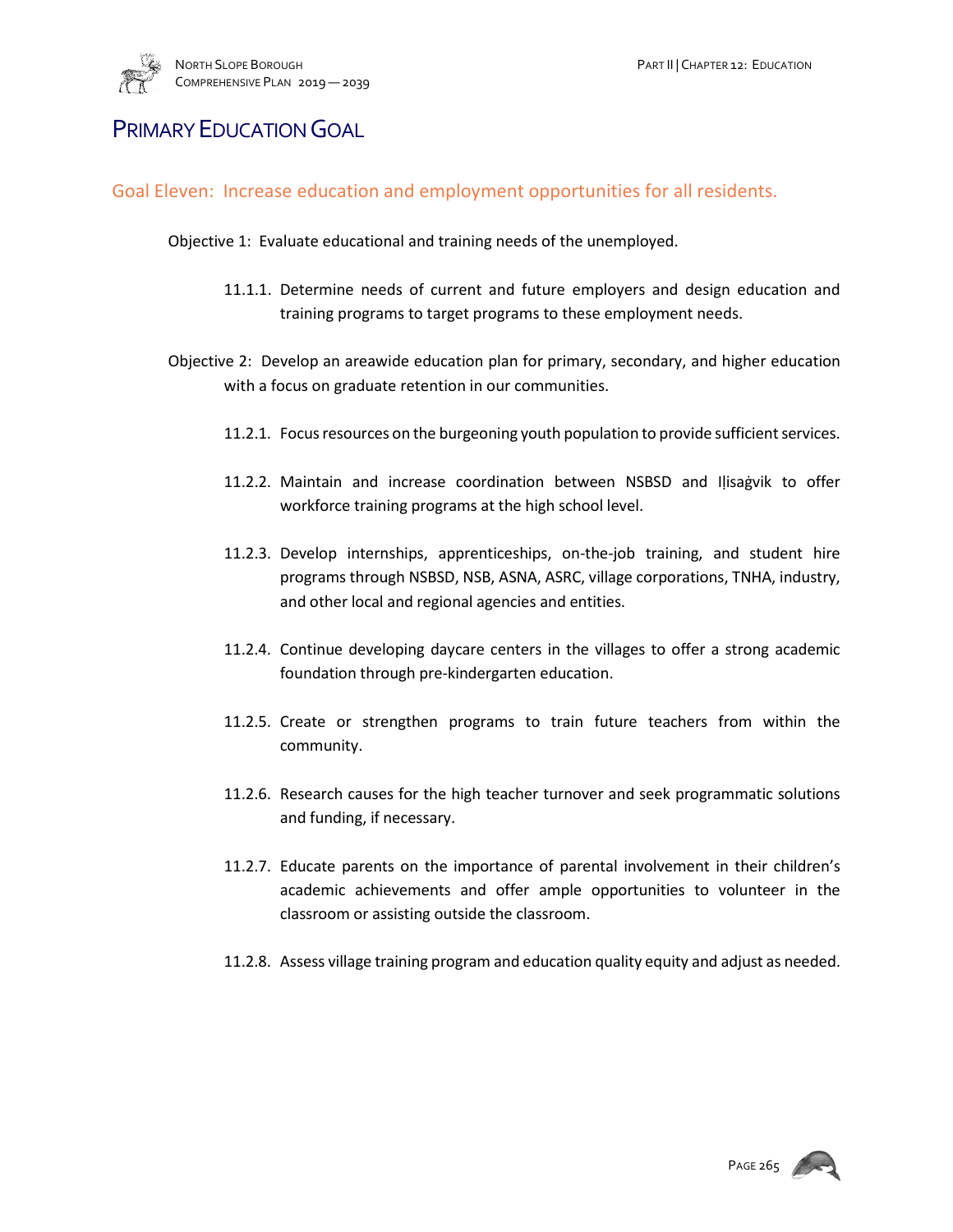

Objective 3: Evaluate future capital needs to meet educational demand.

- 11.3.1. Assist Iḷisaġvik College in seeking funding to construct a new facility in Utqiaġvik to better meet their needs.
- 11.3.2. Assess village educational space equity and future needs and plan accordingly.
- 11.3.3. Improve Native language fluency through partial or full immersion programs from pre-kindergarten through high school.
- 11.3.4. Seek funding and opportunities to assist fluent Iñupiaq speakers to become certified teachers.
- 11.3.5. Encourage the North Slope Borough School District and educators to further incorporate traditional and cultural values throughout the school curricula.
- 11.3.6. Integrate Elders into school activities through shared lunches, invitations to speak with classes, and involvement in student projects.
- 11.3.7. Teach traditional values to new generations by highlighting local success stories and how traditional and cultural values assisted in their success.